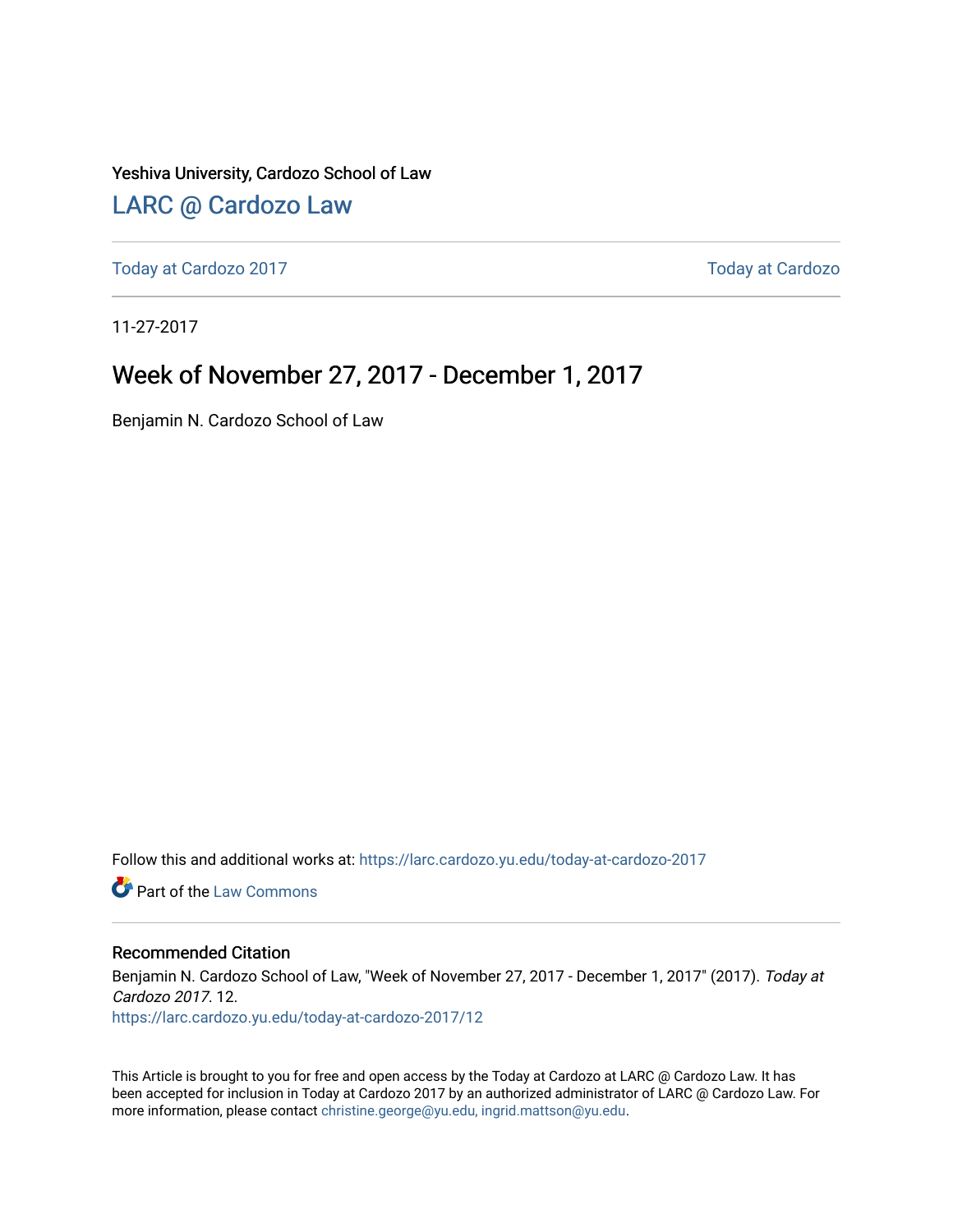## **Today at Cardozo – Monday, November 27, 2017**

Cardozo students:

Missed the Innocence Project open house? Join IP staff in the law school, room #423, to learn about next year's clinic!

**\*Monday Nov. 27 at 12:00 P.M.\* Room #423.**

\*\***Pizza will be served**\*\*

#### **EXAM SKILLS SESSION FOR 1Ls and LLMs Monday, November 27, 12pm-1pm, Room 206**

We will discuss the dual purposes of outlining, writing a rule-based exam answers, and avoiding factually and legally conclusory statements in your exams. We will workshop a sample question and answer to illustrate.

*UPDATE*: Our originally scheduled Monday, November 27, 4:30-5:30 Exam Skills Session is cancelled. Instead please attend: *How to Take a Law School Exam with Professor Adams* (sponsored by BLSA) from 4:00-5:00pm in Room 205.

Title of Event: "How to take an Exam with Prof. Michelle Adams"

Date: November 27, 2017.

Location: Room 205

Time: 4:00 pm-5:00 pm

Sponsoring SBA Group: Black Law Students Association

BLSA is happy to announce that Prof. Michelle Adams will be giving insight into Law School Exam test taking. Prof. Adams will teach students how to write rule based answers, avoid factually and legally conclusory statements, and what professors are looking for from students when grading.

The Student Animal Legal Defense Fund (SALDF) will host a Study Break in room 304, Monday, Nov. 27th, 4-5pm. Vegan food will be served.

## **Upcoming Events and Announcements**

Come join Cardozo Advocates for Kids, Family Law Club, and Criminal Law Society for a panel discussing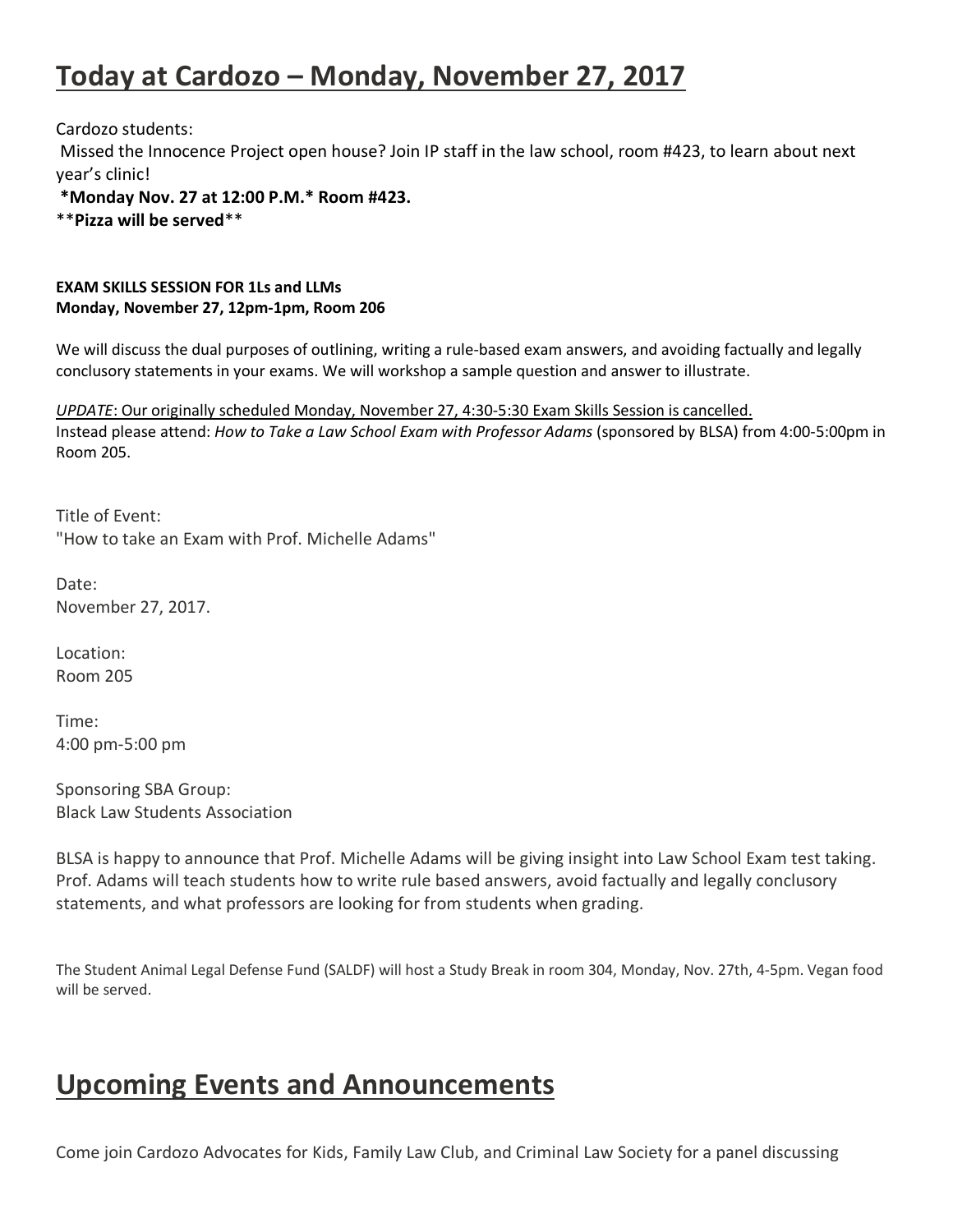current legal issues relating to sexual assault. Our panelists will be: professor and author, Marci Hamilton; family court judge, Hon. Robert Hettleman; and prevention and response specialist, Anastasiya Gorodilova.

When: Tuesday, November 28th at 6:00 PM

Where: Room 204

Lasagna and garlic bread will be served!!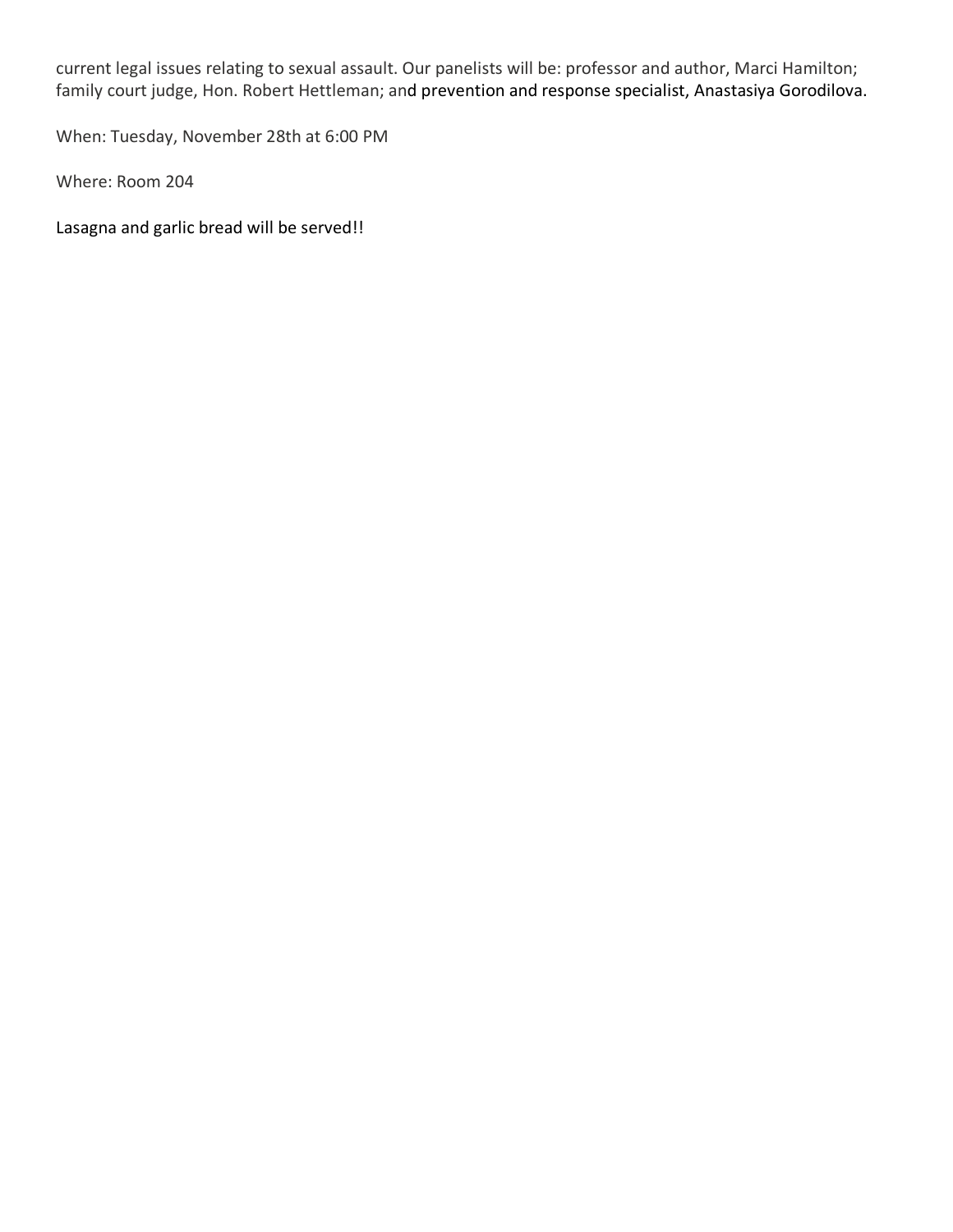### **Today at Cardozo – Tuesday, November 28, 2017**

Come join Cardozo Advocates for Kids, Family Law Club, and Criminal Law Society for a panel discussing current legal issues relating to sexual assault. Our panelists will be professor and author, Marci Hamilton; family court judge, Hon. Robert Hettleman; and prevention and response specialist, Anastasiya Gorodilova.

When: Tuesday, November 28th at 6:00 PM

Where: Room 204

Lasagna and garlic bread will be served!!

## **Upcoming Events**

Wednesday, Nov. 29, 6pm, Room 204

Join the Startup Society for a general body meeting and learn about how you can get involved. Come by and enjoy some pizza and salad.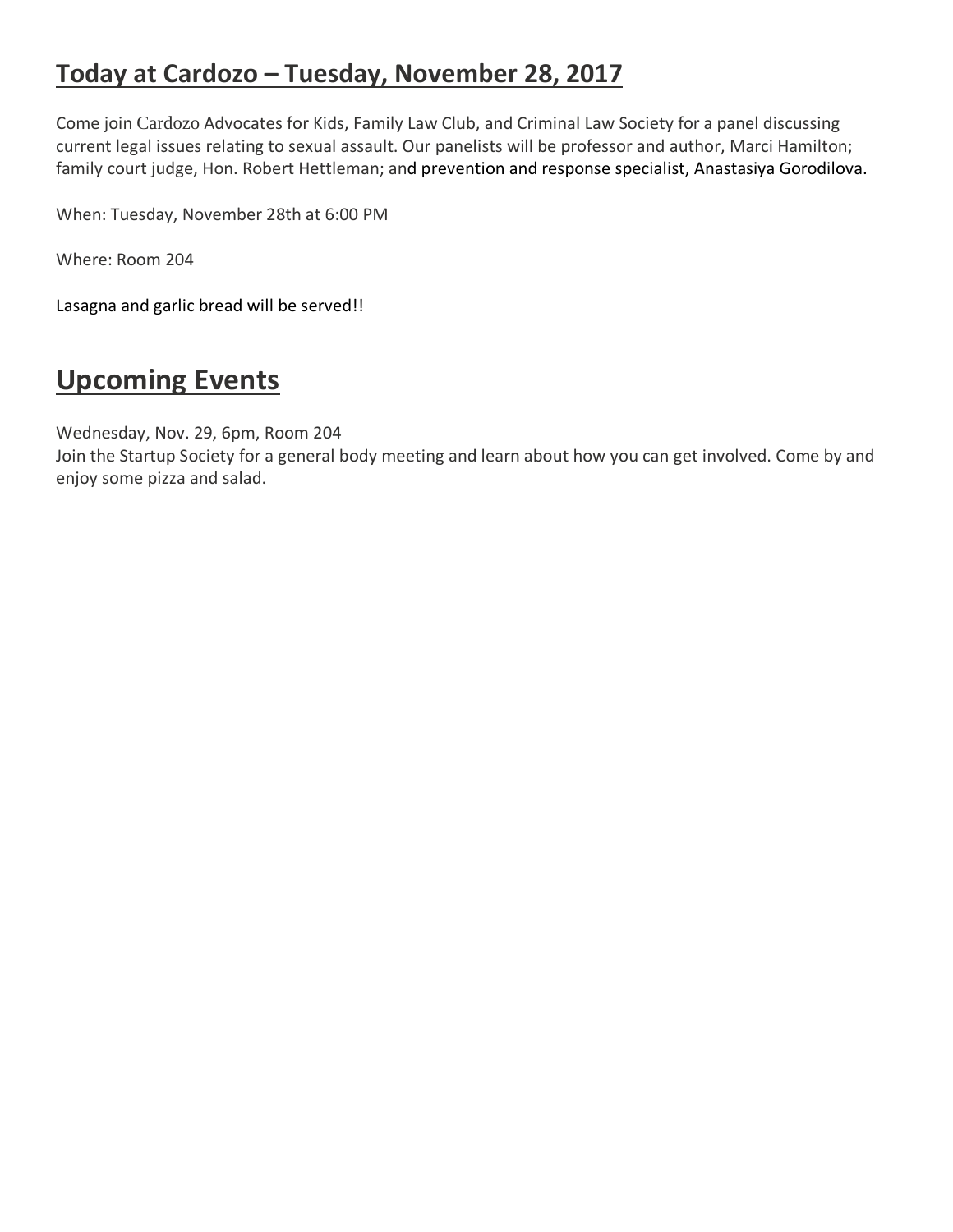### **Today at Cardozo – Wednesday, November 29, 2017**

Wednesday, Nov. 29, 6pm, Room 204

Join the Startup Society for a general body meeting and learn about how you can get involved. Come by and enjoy some pizza and salad.

\*\*\*\*\*\*\*\*\*\*\*\*\*\*\*\*\*\*\*\*\*\*\*\*\*\*\*\*\*\*\*\*\*\*\*\*\*\*\*\*\*\*\*\*\*\*\*\*\*\*\*\*\*\*\* \*\*\*\*\*\*\*\*\*\*\*\*\*\*\*

## **Upcoming Events and Announcements**

The Family Law Club will be having a general body meeting and study break on Thursday (the 30th) in room 1147 (the seminar room by the clinic offices) from 1pm-2:00pm. Lunch will be served.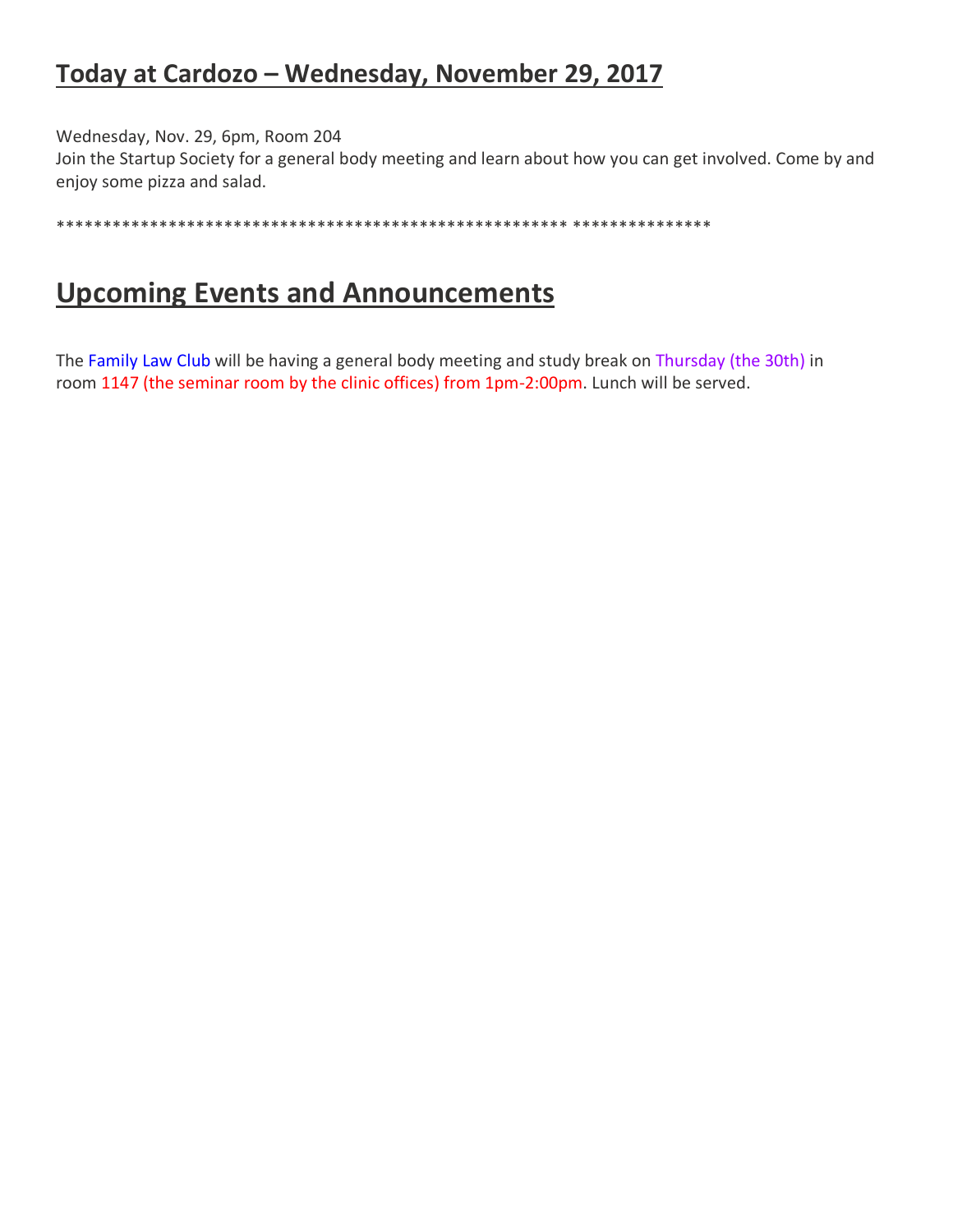# **Today at Cardozo – Thursday, November 30, 2017**

The Family Law Club will be having a general body meeting and study break on Thursday (the 30th) in room 1147 (the seminar room by the clinic offices) from 1pm-2:00pm. Lunch will be served.

\*\*\*\*\*\*\*\*\*\*\*\*\*\*\*\*\*\*\*\*\*\*\*\*\*\*\*\*\*\*\*\*\*\*\*\*\*\*\*\*\*\*\*\*\*\*\*\*\*\*\*\*\*\*\*\*\*\*\*\*\*\*\*\*\*\*\*\*\*\*\*\*

Join OUTlaw for trivia night tonight! Winners get prizes, and food and beverages will be served! When: Tonight (11/30) from 6-8pm Where: Room 1008

## **Upcoming Events and Announcements**

Please join us for 25LIVE User Training

Monday, December 4<sup>th</sup> at 12:30pm in Room 304

We are currently in the process of upgrading our existing R25 management system used to reserve classrooms and event spaces to a new scheduling tool called 25Live. 25Live is a web-based event publishing and scheduling application that will streamline the process of event scheduling by providing recommended locations based on factors such as attendee count and real time availability. Users will also be able to create customizable search preferences based on their starred favorites. Please note: this new tool will fully replace the existing R25 Room Reservation form by December 31st.

We encourage attendance to trainings as this will be the new room reservation system in place. Seating is limited, but there will additional trainings and tutorials offered next semester.